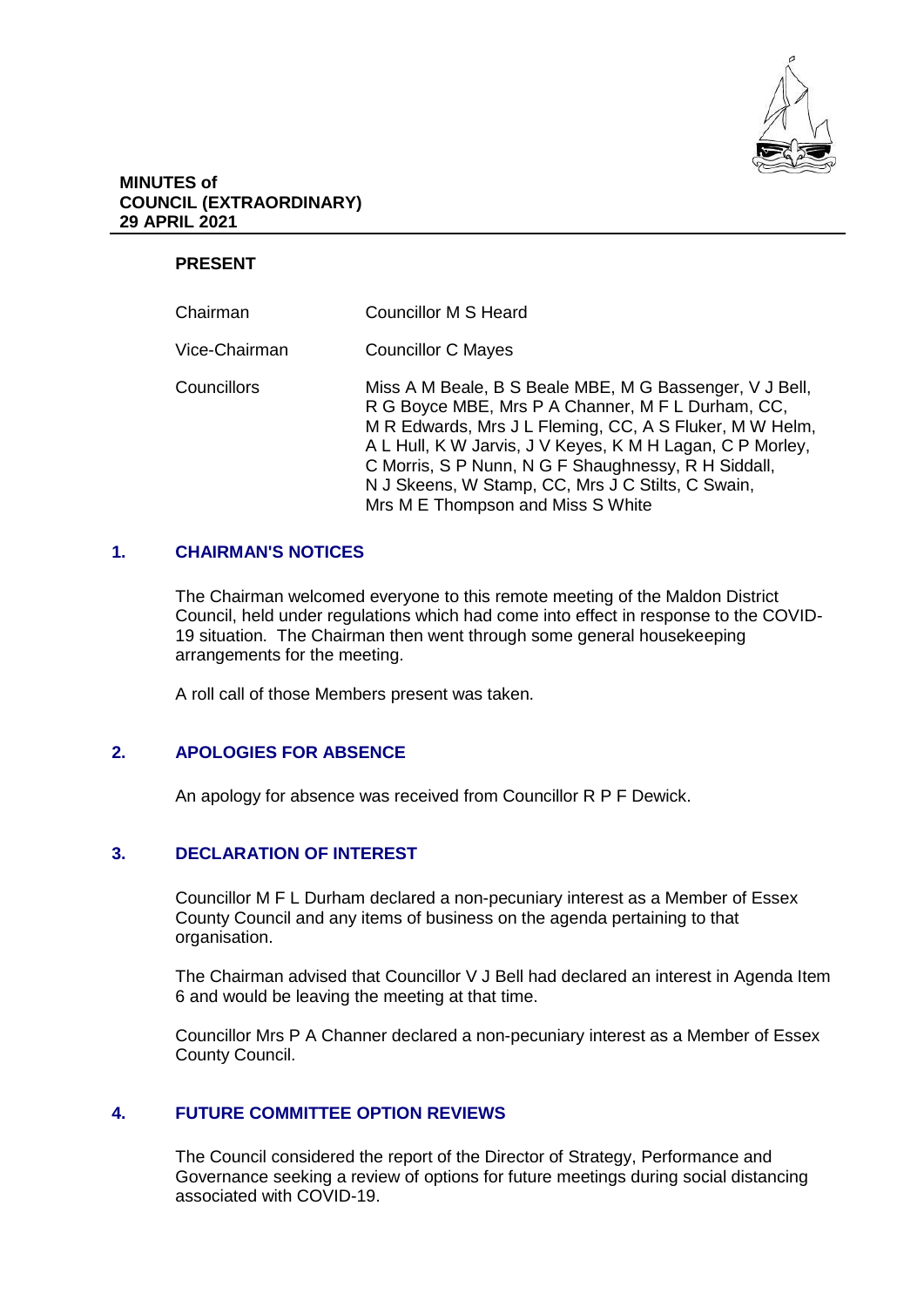The report provided background information regarding the introduction of the Local Authorities and Police and Crime Panels (Coronavirus) (Flexibility of Local Authority and Police and Crime Panel Meetings) (England and Wales) Regulations 2020 brought in in response to the COVID-19 pandemic, allowing the operation of remote meetings until 6 May 2021. It was noted that this Legislation would not be extended past 6 May 2021 and a recent High Court challenge seeking a declaration on whether remote meetings could continue had been dismissed.

Appendix A outlined the many risks associated with a return to physical meetings alongside possible mitigations. A number of suggested approaches and options were set out for consideration by the Council along with costs associated with these. Alternative outside venues had been investigated and the risk assessment linked to these was attached at Appendix B to the report. Members considered four options (set out in the report) which had been identified as options to allow the Council to continue with its business past 6 May 2021.

The Leader of the Council presented the report and moved the recommendations set out within it. These were duly seconded.

The Director of Strategy, Performance and Governance took Members through the report and provided additional information including the recent High Court decision.

A lengthy debate ensued during which Members commented on the proposals and in response to a number of questions the following information was provided:

- All guidelines referred to in the report and appendices were based on Government guidance and it was for the Council to agree how it met that guidance. The report provided proposals for staff and Member safety and there was an expectation that Members would comply.
- Officers present would be expected to follow the guidance set out.
- In reference to Procedure Rule 10 and disorderly conduct, Members were advised that if the Council agreed the guidance set out in the report Members would be expected to abide by it and this would be enforced by the Chairman. The Lead Legal Specialist and Monitoring Officer provided Members with further clarification on the use of Procedure Rule 10 in relation to the proposed guidelines
- The proposed start time of 11am for the Statutory Annual Council meeting had been suggested due to the availability of the preferred venue.
- In response to a suggested use of two rooms for meetings, the Director of Strategy, Performance and Governance referred to the Council's health and safety responsibility for staff and explained that this was not possible under current Government Guidance.

Councillor C Swain proposed an amendment to the recommendations set out in the report, that to avoid the need for meetings to be held externally, the District Planning Committee membership be reduced to four Members from each of the Area Planning Committees (the Chairman, Vice-Chairman and two other Members). He felt that in the short term the Council would operate with an Interim Management Group. This was duly seconded.

Further debate ensued and further clarification was provided by Officers. In response to a question regarding the recommendations and whether a change to the Council's Constitution was required, the Lead Legal Specialist and Monitoring Officer explained that the Constitution had been drafted with rules for physical and remote meetings and therefore no change was needed.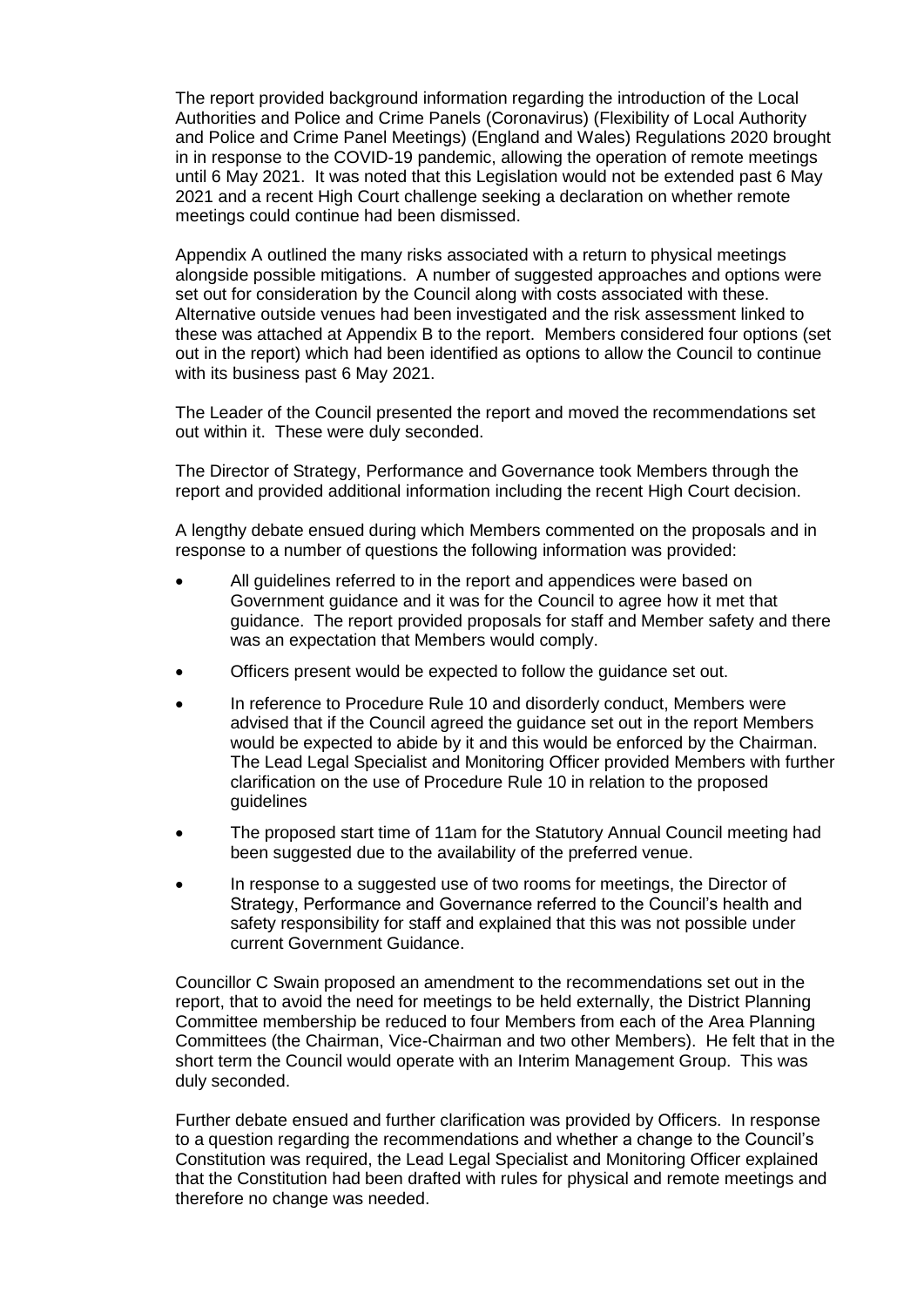The Chairman referred to the proposed amendment by Councillor Swain, duly seconded. Councillor R G Boyce raised a Point of Order that if the Council was going to change the make-up of a Committee this would require proper advertising to the public and could not be done at this meeting. In light of this Councillor Mrs M E Thompson withdrew her seconding of the proposal by Councillor Swain. Following further discussion Councillor Swain withdrew his proposition.

Councillor R H Siddall proposed an amendment to the recommendations that the Statutory Annual meeting of the Council on 20 May 2021 move to a start time of 9:30am, which he advised would allow people to return to work afterwards and that all other Committee meetings return to a start time of 7:30pm. In response to a request by the Director of Strategy, Performance and Governance, Councillor Siddall amended his proposal changing the start time of the Statutory Annual meeting of the Council on 20 May 2021 to 10am. This proposal was duly seconded.

Members discussed the proposed amendment, which was shown on screen. In response to a query regarding a meeting of the District Planning Committee on 5 May 2021 the Chairman advised that this meeting had been cancelled and was due to be rescheduled.

In accordance with Procedure Rule No. 13 (3) Councillor K M H Lagan requested a recorded vote. This was duly seconded.

The Chairman then put the proposed amendment in the name of Councillor Siddall to the Council and the voting was as follows:

#### For the recommendation:

Councillors M G Bassenger, Miss A M Beale, R G Boyce, Mrs P A Channer, M F L Durham, M R Edwards, Mrs J L Fleming, A S Fluker, M S Heard, M W Helm, A L Hull, K W Jarvis, J V Keyes, K M H Lagan, C Mayes, C P Morley, S P Nunn, N G F Shaughnessy, R H Siddall, N J Skeens, W Stamp, J Stilts, C Swain, Mrs M E Thompson and Miss S White.

Against the recommendation: Councillors V J Bell and C Morris.

Abstention:

None.

The amendment was therefore agreed and became the substantive motion.

In accordance with Procedure Rule No. 13 (3) Councillor C Morris requested a recorded vote. This was duly seconded.

The Lead Legal Specialist and Monitoring Officer clarified that Members needed to now vote on the newly amended recommendations. In response to a question, the Chairman advised that the 10am start time purely related to the Statutory Annual meeting of the Council.

In response to a question regarding the proposed review, the Director of Strategy, Performance and Governance advised that this would take place when Government guidance changed and that the Council would have to review its risk assessments as a result.

The Chairman then put the amended recommendations to the Council and the voting was as follows: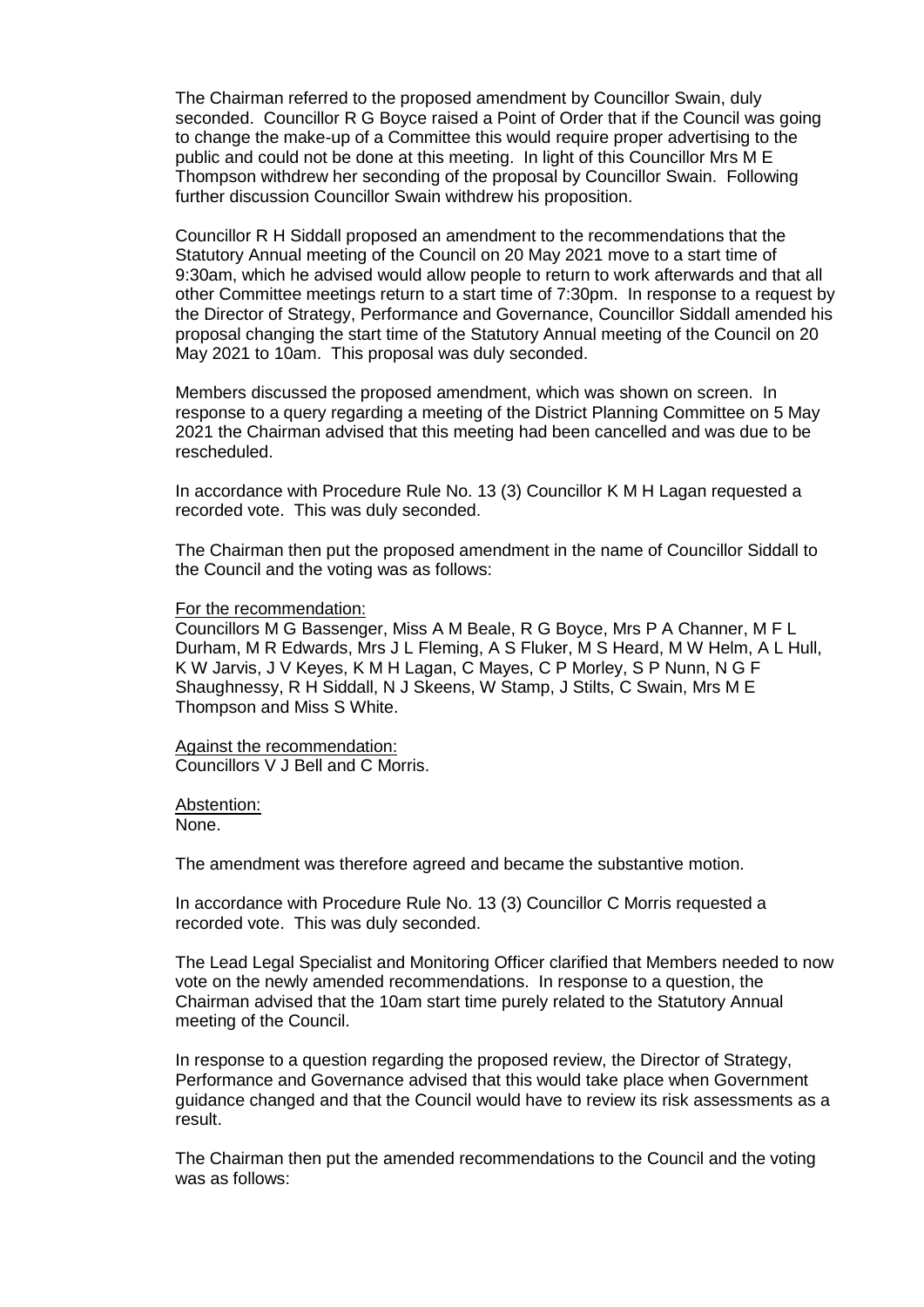### For the recommendation:

Councillors M G Bassenger, Miss A M Beale, R G Boyce, Mrs P A Channer, M F L Durham, M R Edwards, Mrs J L Fleming, A S Fluker, M S Heard, M W Helm, A L Hull, K W Jarvis, J V Keyes, K M H Lagan, C Mayes, C P Morley, S P Nunn, N G F Shaughnessy, R H Siddall, N J Skeens, W Stamp, J Stilts, Mrs M E Thompson and Miss S White.

Against the recommendation: Councillors V J Bell and C Morris.

Abstention: Councillor C Swain.

This was therefore agreed.

# **RESOLVED**

- (i) That the physical Statutory Annual meeting move to a start time of 10am to allow for this to take place at an outside venue with wider staff on-site to support;
- (ii) That Members review the future meeting options in section 3.10.6 of the report and identify a preferred option having regard to the risks set out at Appendix A to the report, and accept any costs will be a budget pressure for the year;
- (iii) That the guidance set out at section 3.10.7 of the report be adopted, and additional guidance that emerges from risk assessments to support more secure physical meetings where they do take place.

In light of her earlier declaration Councillor V J Bell left the meeting at this point.

# **5. EXCLUSION OF THE PUBLIC AND PRESS**

The Chairman proposed that the public and press be excluded from the meeting for the reason identified in the agenda. This proposal was duly seconded.

In response to some discussion, the Lead Legal Specialist and Monitoring Officer outlined the reasoning why the following report should be considered in private session.

In accordance with Procedure Rule No. 13 (3) Councillor R G Boyce requested a recorded vote. This was duly seconded.

The Chairman then put the proposal that the public and press be excluded from the meeting and the voting was as follows:

### For the recommendation:

Councillors M G Bassenger, Miss A M Beale, M R Edwards, Mrs J L Fleming, A S Fluker, M S Heard, K W Jarvis, J V Keyes, K M H Lagan, C Mayes, C P Morley, S P Nunn, N G F Shaughnessy, R H Siddall, N J Skeens, W Stamp, Mrs J Stilts, C Swain and Miss S White.

### Against the recommendation:

Councillors R G Boyce, Mrs P A Channer, M F L Durham and M W Helm.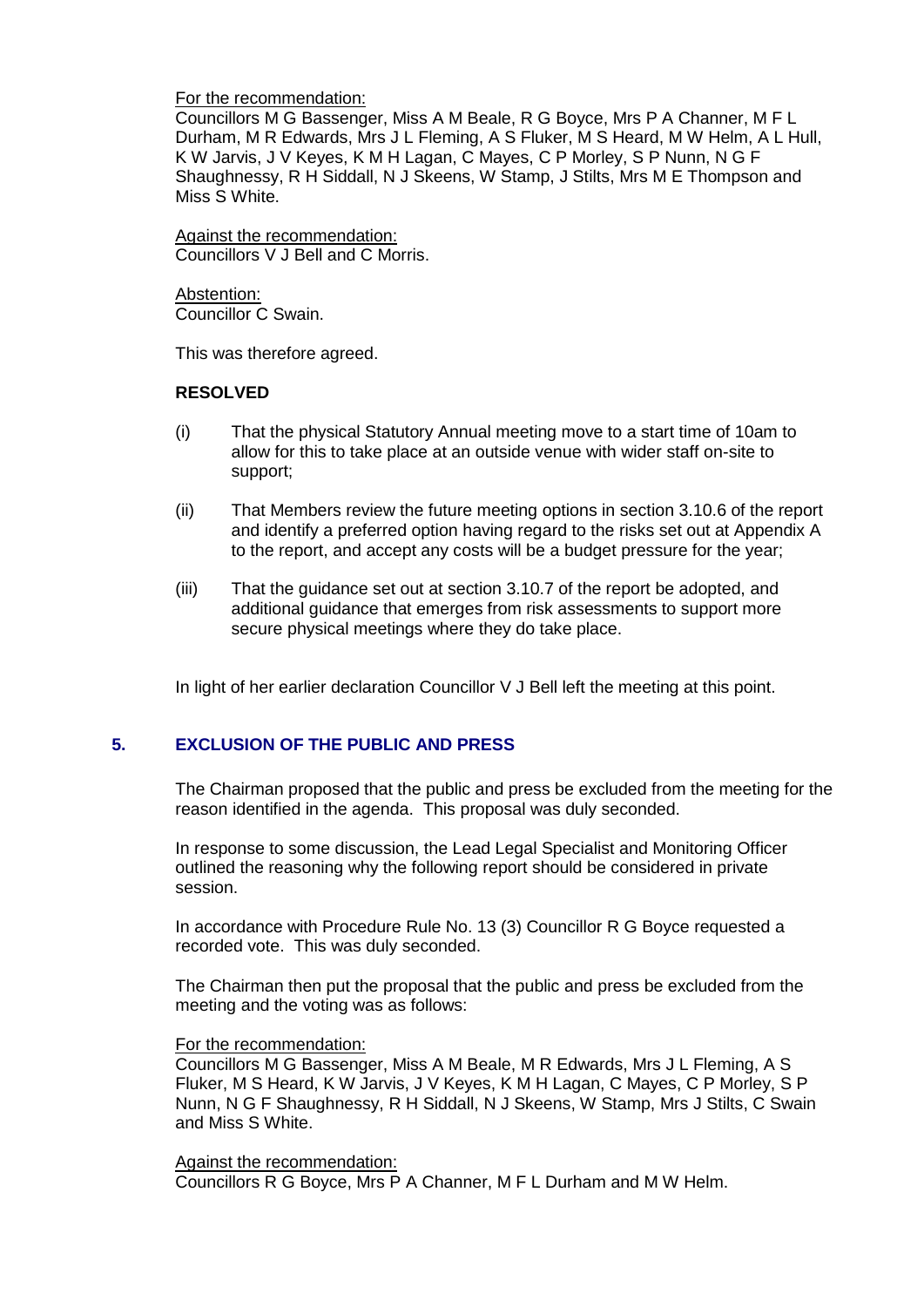Abstention: Councillors A L Hull and C Morris.

**RESOLVED** that under Section 100A (4) of the Local Government Act 1972 the public be excluded from the meeting for the following item of business on the grounds that it involves the likely disclosure of exempt information as defined in Paragraph 5 of Part 1 of Schedule 12A to the Act, and that this satisfies the public interest test.

## **6. LEGAL ADVICE - PLANNING DETERMINATION**

Councillor A S Fluker declared an interest in this item of business, advising he would take no further part in this item of business and left the meeting at this point.

Councillor Mrs P A Channer declared an interest in this item of business and provided detail regarding her declaration.

## **7. ADJOURNMENT OF THE MEETING**

**RESOLVED** that the meeting be adjourned at 19:54 for a short comfort break.

## **8. RESUMPTION OF BUSINESS IN CLOSED SESSION**

**RESOLVED** that the meeting resumes at 20:05 in closed session.

# **9. LEGAL ADVICE - PLANNING DETERMINATION CONTINUED**

The Council considered the report of the Monitoring Officer regarding the lawfulness of a planning determination made by an Area Planning Committee.

The report and its appendices provided background information regarding the planning decision, correspondence received since along with Counsel's advice.

Councillor N J Skeens declared that he had been the Chairman at the meeting where the planning application had been considered.

In response to a request by the Chairman, the Monitoring Officer provided Members with some guidance regarding making a declaration of interest on this item of business. At this point, Councillor Mrs P A Channer advised that her earlier declaration in the interest of openness and transparency was that she had voted against the application. Councillor M G Bassenger asked that it be recorded for transparency that he had voted against the application when previously considered by an Area Planning Committee.

The Leader of the Council then presented the report and moved the recommendation set out in the report. This was duly seconded.

The Monitoring Officer took Members through his report, drawing their attention to key points for consideration.

Councillor R G Boyce proposed that determination of the planning application be delegated to Officers. This proposal was not seconded.